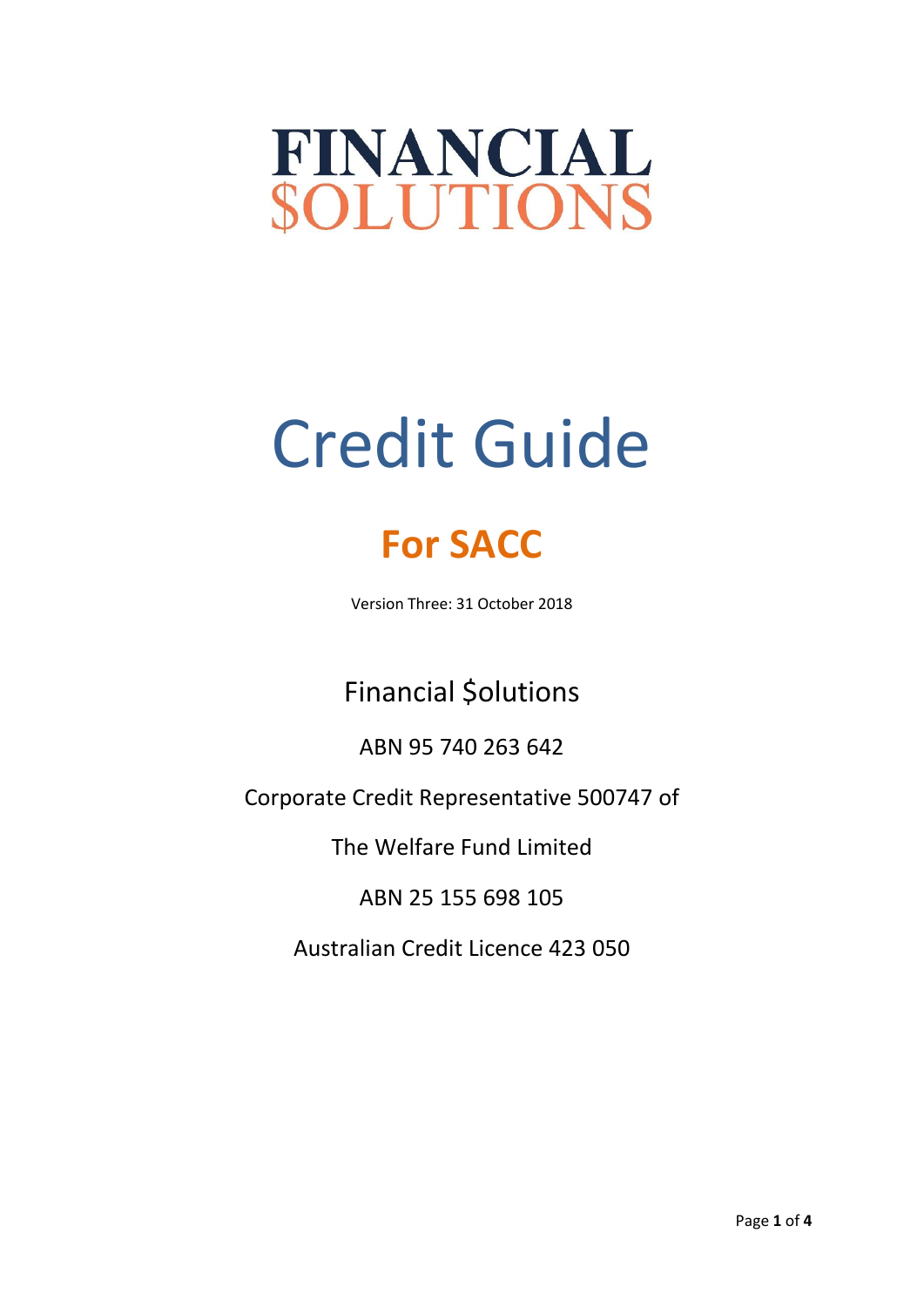#### **About this Credit Guide**

This Document provides you with information relating to our activities. It contains information about various fees and charges that may be payable by you to us, as well as about certain commissions we may receive from a licensee, or we pay to certain third parties.

We are a credit representative appointed by The Welfare Fund Limited trading as Fair Wealth Australia. We are required to give you this credit guide as soon as practicable after it becomes apparent to us that we are likely to provide you with credit assistance.

The guide includes information about us, our responsible lending obligations, and the dispute resolution process.

#### **Suitability Assessment**

Under the National Consumer Credit Protection Act, we must give you a quote (a credit quote) before providing credit assistance to you. The credit quote must set out the maximum amount (including the possible nature and size of fees and charges) that you will be required to pay to us if you use our services.

We must not provide credit assistance to you by suggesting that you apply (or assisting you to apply) for a particular credit contract with a particular credit provider if the contract will be unsuitable for you. Similarly, we must not suggest that you apply (or assist you to apply) for an increase to the credit limit of a particular credit contract with a particular credit provider, if the contract will be unsuitable for you.

In the table below are details of commissions likely to be paid by us to a third party for the introduction of credit business or business proposed to be financed by the credit contract when we have provided credit assistance. Under the National Consumer Credit Protection Act, we must not enter into a credit contract with you, or increase the credit limit of a credit contract with you, if the contract is unsuitable for you.

You may, on request, obtain a reasonable estimate of the amount of commission and how it is worked out.

The contract will be unsuitable for you if, at the time we provide the credit assistance, it is likely that:

- You will be unable to comply with your financial obligations under the contract, or could only comply with substantial hardship; or
- The contract will not meet your requirements or objectives.

When the contract is entered into or the credit limit increase in the period proposed. We must make an assessment whether the contract will be unsuitable for you before we suggest that you apply or assist you to apply.

You can request a copy of our preliminary assessment. We must give you a copy (at no charge to you):

- Within 7 business days, if your request is made within 2 years of the credit quote, and
- Otherwise, within 21 business days.

We do not need to give you a copy of the preliminary assessment if:

- Your request is made more than 7 years after the date of the credit quote; or
- The credit contract is not entered into or the credit limit is not increased.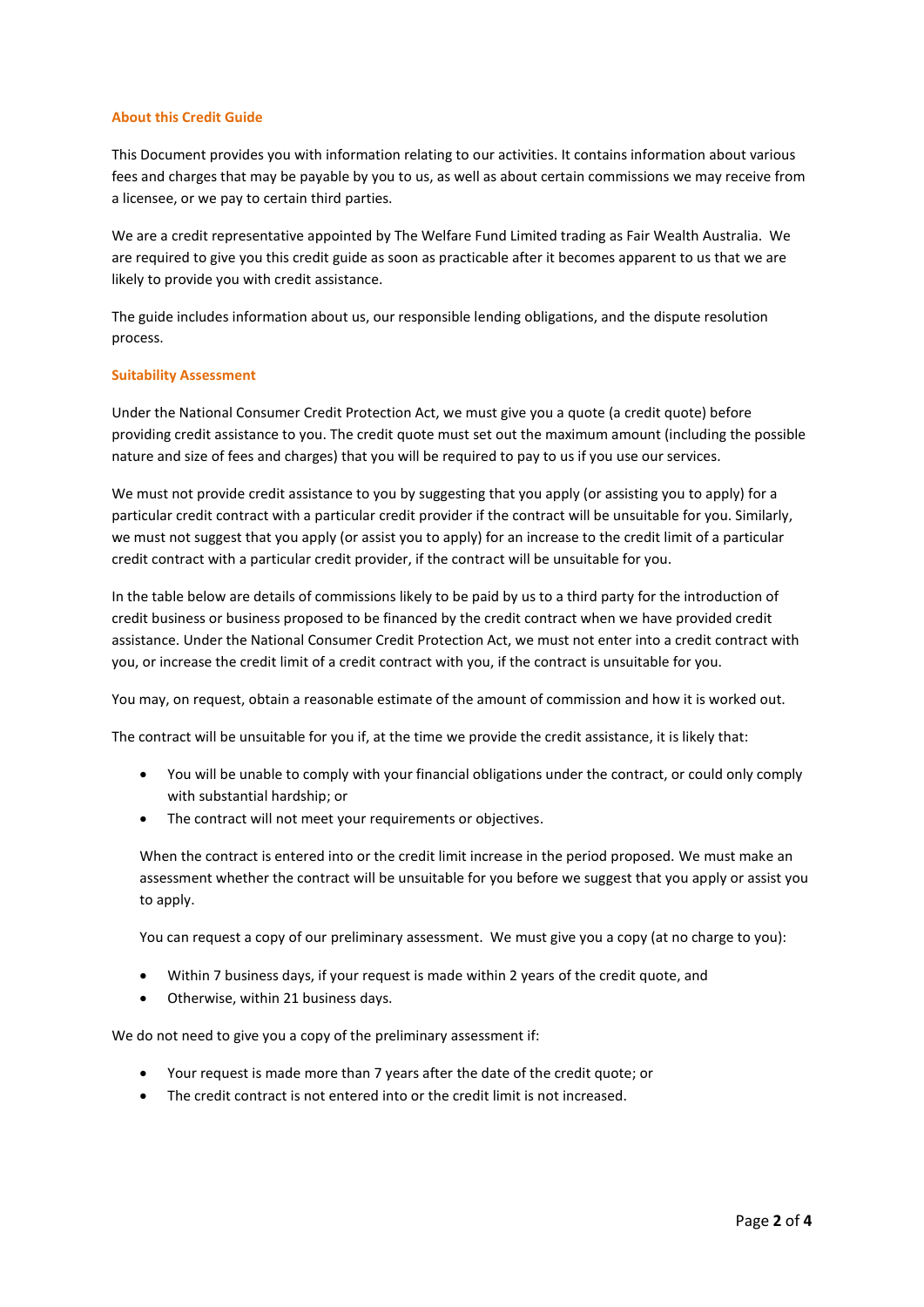#### Small amount credit providers

The credit provider that we conduct business with when providing credit assistance for small amount loans is The Welfare Fund Limited ABN 25 155 698 105 Australian Credit Licence 423 050 trading as Fair Wealth Australia and/or Financial \$olutions ABN 95 740 263 642.

#### Remuneration

You can obtain information from us on how fees and charges payable by you are worked out as well as a reasonable estimate of the commission likely to be received, directly or indirectly, by us and how the commission is calculated.

#### **Dispute Resolution**

Financial \$olutions offers its customers both an internal and an external dispute resolution process that are readily accessible and free.

#### **When Does a Dispute Arise?**

A dispute arises if you make a complaint about a product or service requesting that the situation be rectified.

#### **Internal Dispute Resolution**

You should first contact us to see if we can resolve the complaint with you. If you are not comfortable discussing the complaint with us, you may contact our Licensee, Fair Wealth Australia by telephone or letter or email or fax to provide them with details of your complaint. The contact details are:

| Name:  | <b>Financial Solutions</b>                        |
|--------|---------------------------------------------------|
| Mail:  | Suite 42, 1 Macquarie Street, PARRAMATTA NSW 2150 |
| Fax:   | (02) 9633 1701                                    |
| Email: | af@fsol.com.au                                    |
| And/or |                                                   |
| Name:  | Fair Wealth Australia                             |
| Mail:  | Suite 42, 1 Macquarie Street, PARRAMATTA NSW 2150 |
| Phone: | 1300 327 747 or 02 9633 1724                      |
| Fax    | 02 9633 1701                                      |
| Email: | frank@fairwealthaustralia.com                     |

If our Customer Representative is able to resolve the dispute he or she will promptly notify you in writing of the outcome and provide reasons for the outcome. If you are still not satisfied with the outcome of a dispute, or it is not resolved in a timely manner you can refer the matter to our external dispute resolution scheme.